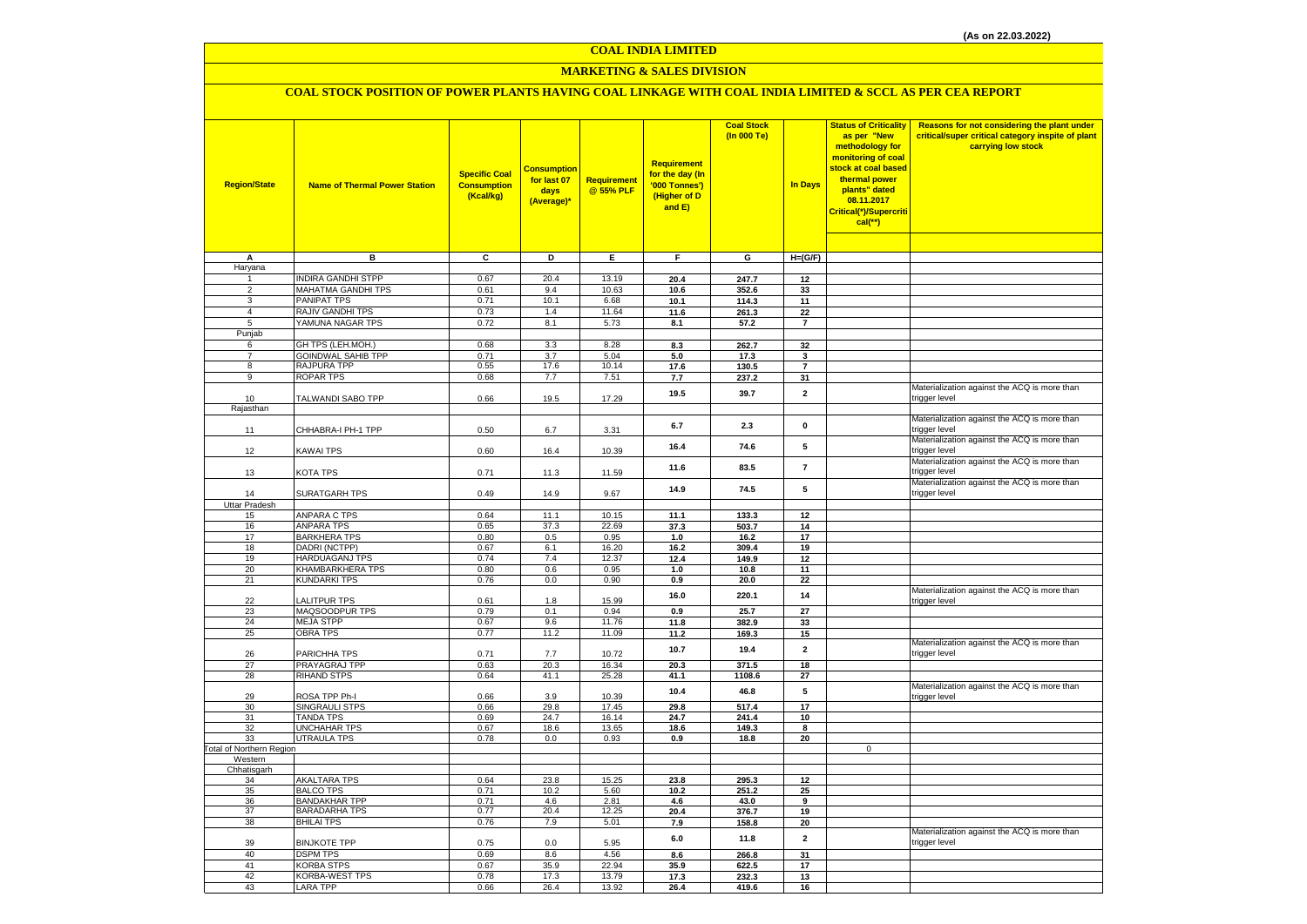# **COAL INDIA LIMITED**

# **MARKETING & SALES DIVISION**

# **COAL STOCK POSITION OF POWER PLANTS HAVING COAL LINKAGE WITH COAL INDIA LIMITED & SCCL AS PER CEA REPORT**

| <b>Region/State</b>                  | <b>Name of Thermal Power Station</b>         | <b>Specific Coal</b><br><b>Consumption</b><br>(Kcal/kg) | <u>Consumption</u><br>for last 07<br>days<br>(Average)* | Requirement<br>@ 55% PLF | Requirement<br>for the day (In<br>'000 Tonnes')<br>(Higher of D<br>and E) | <b>Coal Stock</b><br>(In 000 Te) | <b>In Days</b>                          | <b>Status of Criticality</b><br>as per "New<br>methodology for<br>monitoring of coal<br>stock at coal based<br>thermal power<br>plants" dated<br>08.11.2017<br>Critical(*)/Supercriti<br>$cal$ (**) | Reasons for not considering the plant under<br>critical/super critical category inspite of plant<br>carrying low stock |
|--------------------------------------|----------------------------------------------|---------------------------------------------------------|---------------------------------------------------------|--------------------------|---------------------------------------------------------------------------|----------------------------------|-----------------------------------------|-----------------------------------------------------------------------------------------------------------------------------------------------------------------------------------------------------|------------------------------------------------------------------------------------------------------------------------|
| Α                                    | в                                            | c                                                       | Þ                                                       | Е                        | $\overline{F}$                                                            | G                                | $H=(G/F)$                               |                                                                                                                                                                                                     |                                                                                                                        |
| 44                                   | NAWAPARA TPP                                 | 0.79                                                    | 3.6                                                     | 6.28                     | 6.3                                                                       | 0.1                              | 0                                       |                                                                                                                                                                                                     | Materialization against the ACQ is more than<br>trigger level                                                          |
| 45                                   | PATHADI TPP                                  | 0.65                                                    | 8.9                                                     | 5.18                     | 8.9                                                                       | 93.7                             | 11                                      |                                                                                                                                                                                                     |                                                                                                                        |
| 46                                   | <b>SIPAT STPS</b>                            | 0.68                                                    | 38.2                                                    | 26.62                    | 38.2                                                                      | 626.0                            | 16                                      |                                                                                                                                                                                                     |                                                                                                                        |
| 47                                   | <b>TAMNAR TPP</b>                            | 0.84                                                    | 41.6                                                    | 26.52                    | 41.6                                                                      | 100.8                            | $\mathbf{2}$                            |                                                                                                                                                                                                     | Materialization against the ACQ is more than<br>trigger level                                                          |
| 48<br>Gujarat                        | UCHPINDA TPP                                 | 0.75                                                    | 22.6                                                    | 14.22                    | 22.6                                                                      | 102.3                            | 5                                       |                                                                                                                                                                                                     | Materialization against the ACQ is more than<br>trigger level                                                          |
|                                      |                                              |                                                         |                                                         |                          |                                                                           |                                  |                                         |                                                                                                                                                                                                     | Materialization against the ACQ is more than                                                                           |
| 49<br>50                             | GANDHI NAGAR TPS<br>SABARMATI (D-F STATIONS) | 0.69<br>0.57                                            | 8.7<br>4.9                                              | 5.71<br>2.74             | 8.7<br>4.9                                                                | 89.4<br>19.3                     | 10<br>4                                 |                                                                                                                                                                                                     | trigger level                                                                                                          |
|                                      |                                              |                                                         |                                                         |                          | 12.9                                                                      | 76.7                             | 6                                       |                                                                                                                                                                                                     | Materialization against the ACQ is more than                                                                           |
| 51                                   | UKAI TPS                                     | 0.67                                                    | 12.9                                                    | 9.85                     | 21.3                                                                      | 31.6                             | $\mathbf{1}$                            |                                                                                                                                                                                                     | trigger level<br>Materialization against the ACQ is more than                                                          |
| 52                                   | <b>WANAKBORI TPS</b>                         | 0.67                                                    | 21.3                                                    | 20.22                    |                                                                           |                                  |                                         |                                                                                                                                                                                                     | trigger level                                                                                                          |
| Madhya Pradesh<br>53                 | AMARKANTAK EXT TPS                           | 0.65                                                    | 1.2                                                     | 1.80                     | 1.8                                                                       | 41.5                             | 23                                      |                                                                                                                                                                                                     |                                                                                                                        |
| 54                                   | <b>ANUPPUR TPP</b>                           | 0.65                                                    | 19.9                                                    | 10.31                    | 19.9                                                                      | 301.0                            | 15                                      |                                                                                                                                                                                                     |                                                                                                                        |
| 55                                   | <b>BINA TPS</b>                              | 0.74                                                    | 8.1                                                     | 4.88                     | 8.1                                                                       | 65.0                             | 8                                       |                                                                                                                                                                                                     |                                                                                                                        |
| 56                                   | <b>GADARWARA TPP</b>                         | 0.66                                                    | 15.7                                                    | 13.93                    | 15.7                                                                      | 114.3                            | $\overline{7}$                          |                                                                                                                                                                                                     | Materialization against the ACQ is more than<br>trigger level                                                          |
| 57                                   | <b>KHARGONE STPP</b>                         | 0.60                                                    | 15.4                                                    | 10.45                    | 15.4                                                                      | 58.9                             | $\overline{\mathbf{4}}$                 |                                                                                                                                                                                                     | Non payment of dues                                                                                                    |
| 58<br>59                             | <b>SANJAY GANDHI TPS</b><br>SATPURA TPS      | 0.82<br>0.67                                            | 19.1<br>6.9                                             | 14.57<br>11.79           | 19.1<br>11.8                                                              | 69.9<br>13.1                     | $\overline{\mathbf{4}}$<br>$\mathbf{1}$ |                                                                                                                                                                                                     | Non Payment of Dues                                                                                                    |
| 60                                   | SEIONI TPP                                   | 0.64                                                    | 6.9                                                     | 5.06                     | 6.9                                                                       | 177.3                            | 26                                      |                                                                                                                                                                                                     |                                                                                                                        |
| 61                                   | SHREE SINGAJI TPP                            | 0.71                                                    | 23.5                                                    | 23.50                    | 23.5                                                                      | 84.4                             | $\overline{\mathbf{4}}$                 |                                                                                                                                                                                                     | Non Payment of Dues                                                                                                    |
| 62                                   | <b>VINDHYACHAL STPS</b>                      | 0.69                                                    | 56.9                                                    | 43.60                    | 56.9                                                                      | 1526.0                           | 27                                      |                                                                                                                                                                                                     |                                                                                                                        |
| Maharashtra                          |                                              |                                                         |                                                         |                          |                                                                           |                                  |                                         |                                                                                                                                                                                                     |                                                                                                                        |
| 63                                   | <b>AMRAVATI TPS</b>                          | 0.62                                                    | 16.2                                                    | 11.07                    | 16.2                                                                      | 46.2                             | 3                                       |                                                                                                                                                                                                     | Materialization against the ACQ is more than<br>trigger level                                                          |
| 64                                   | <b>BHUSAWAL TPS</b>                          | 0.72                                                    | 15.0                                                    | 11.44                    | 15.0                                                                      | 14.6                             | $\mathbf{1}$                            |                                                                                                                                                                                                     | Non payment of dues                                                                                                    |
| 65                                   | <b>BUTIBORI TPP</b>                          | 0.67                                                    | 0.0<br>42.7                                             | 5.31<br>30.17            | 5.3<br>42.7                                                               | 59.7<br>339.4                    | 11<br>8                                 |                                                                                                                                                                                                     | Non payment of dues                                                                                                    |
| 66                                   | CHANDRAPUR(MAHARASHTRA) STPS                 | 0.78                                                    |                                                         |                          |                                                                           |                                  |                                         |                                                                                                                                                                                                     | Materialization against the ACQ is more than                                                                           |
| 67                                   | DAHANU TPS                                   | 0.62                                                    | 5.3                                                     | 4.09                     | 5.3                                                                       | 17.1                             | 3                                       |                                                                                                                                                                                                     | trigger level<br>Materialization against the ACQ is more than                                                          |
| 68                                   | DHARIWAL TPP                                 | 0.67                                                    | 8.0                                                     | 5.34                     | 8.0                                                                       | 38.3                             | 5                                       |                                                                                                                                                                                                     | rigger level<br>Materialization against the ACQ is more than                                                           |
| 69                                   | <b>GMR WARORA TPS</b>                        | 0.67                                                    | 9.4                                                     | 5.29                     | 9.4                                                                       | 8.6                              | 1                                       |                                                                                                                                                                                                     | rigger level                                                                                                           |
| 70<br>71                             | KHAPARKHEDA TPS<br><b>KORADI TPS</b>         | 0.89<br>0.76                                            | 20.0<br>28.5                                            | 15.72<br>22.08           | 20.0<br>28.5                                                              | 194.2<br>41.4                    | 10<br>$\mathbf{1}$                      |                                                                                                                                                                                                     | Non payment of dues                                                                                                    |
| $\overline{72}$                      | <b>MAUDA TPS</b>                             | 0.70                                                    | 23.8                                                    | 21.29                    | 23.8                                                                      | 252.1                            | 11                                      |                                                                                                                                                                                                     |                                                                                                                        |
| 73                                   | <b>NASIK TPS</b>                             | 0.81                                                    | 6.0                                                     | 6.72                     | 6.7                                                                       | 15.4                             | $\mathbf{2}$                            |                                                                                                                                                                                                     | Non payment of dues                                                                                                    |
| 74                                   | <b>PARAS TPS</b>                             | 0.74                                                    | 7.1                                                     | 4.90                     | 7.1                                                                       | 11.4                             | $\mathbf{2}$                            |                                                                                                                                                                                                     | Non payment of dues                                                                                                    |
| 75                                   | PARLI TPS                                    | 0.67                                                    | 6.3                                                     | 6.65                     | 6.7                                                                       | 26.4                             | 4                                       |                                                                                                                                                                                                     | Non payment of dues                                                                                                    |
| 76                                   | <b>SOLAPUR STPS</b>                          | 0.56                                                    | 16.3                                                    | 9.73                     | 16.3                                                                      | 82.3                             | 5                                       |                                                                                                                                                                                                     |                                                                                                                        |
| 77                                   | <b>TIRORA TPS</b>                            | 0.66                                                    | 43.4                                                    | 28.73                    | 43.4                                                                      | 157.7                            | $\overline{\mathbf{4}}$                 |                                                                                                                                                                                                     | Materialization against the ACQ is more than<br>trigger level                                                          |
| 78<br><b>Total of Western Region</b> | WARDHA WARORA TPP                            | 0.66                                                    | 4.0                                                     | 4.71                     | 4.7                                                                       | 165.6                            | 35                                      | $\mathbf 0$                                                                                                                                                                                         |                                                                                                                        |
| Southern                             |                                              |                                                         |                                                         |                          |                                                                           |                                  |                                         |                                                                                                                                                                                                     |                                                                                                                        |
| Andhra Pradesh                       |                                              |                                                         |                                                         |                          |                                                                           |                                  |                                         |                                                                                                                                                                                                     |                                                                                                                        |
| 79                                   | DAMODARAM SANJEEVAIAH TPS                    | 0.66                                                    | 14.4                                                    | 13.85                    | 14.4                                                                      | 41.9                             | 3                                       |                                                                                                                                                                                                     | Materialization against the ACQ is more than<br>rigger level                                                           |
| 80                                   | Dr. N.TATA RAO TPS                           | 0.77                                                    | 27.2                                                    | 17.90                    | 27.2                                                                      | 60.1                             | $\overline{2}$                          |                                                                                                                                                                                                     | Materialization against the ACQ is more than<br>trigger level                                                          |
| 81                                   | PAINAMPURAM TPP                              | 0.59                                                    | 18.8                                                    | 10.21                    | 18.8                                                                      | 110.4                            | 6                                       |                                                                                                                                                                                                     |                                                                                                                        |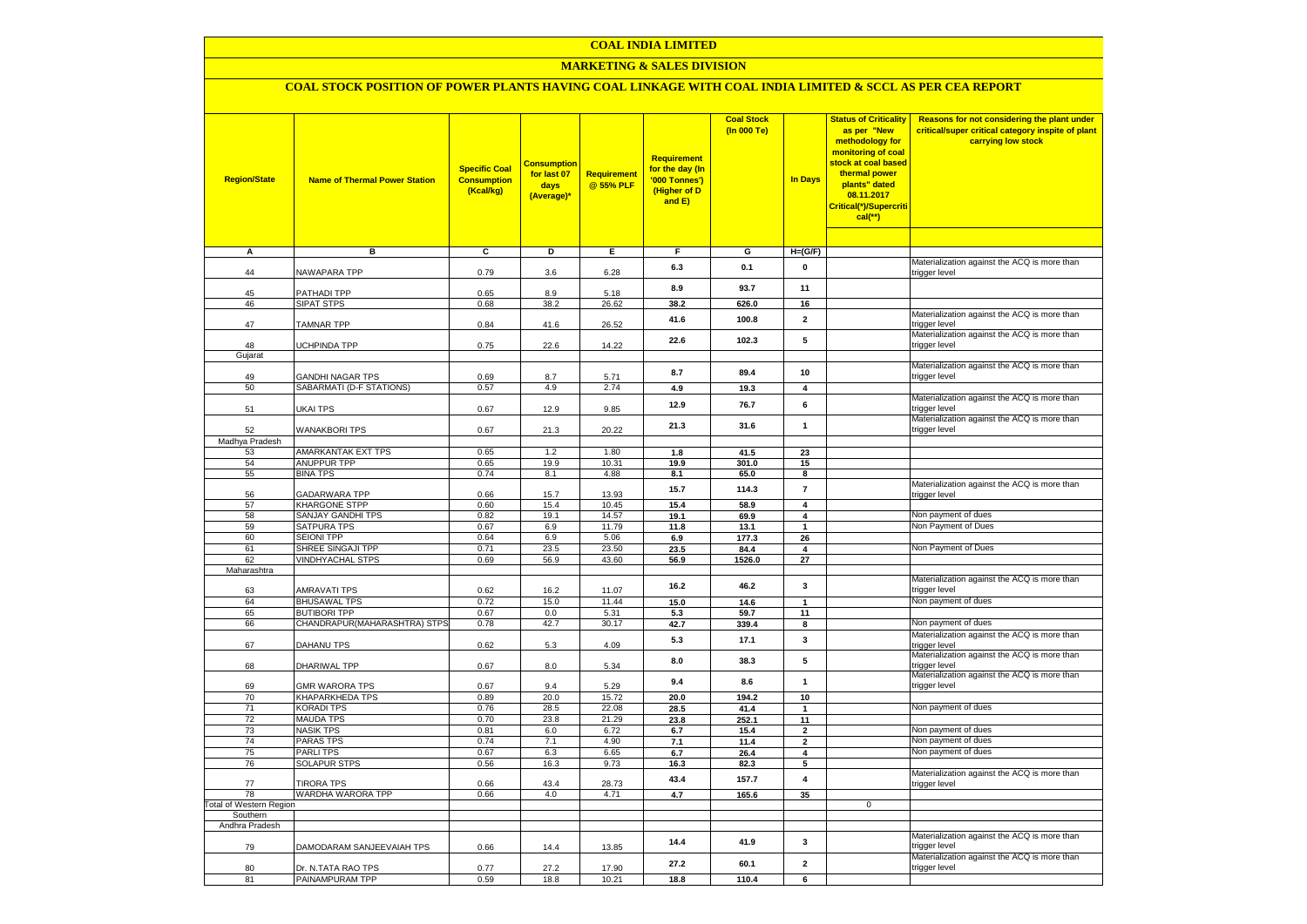# **COAL INDIA LIMITED**

# **MARKETING & SALES DIVISION**

# **COAL STOCK POSITION OF POWER PLANTS HAVING COAL LINKAGE WITH COAL INDIA LIMITED & SCCL AS PER CEA REPORT**

| <b>Region/State</b>                        | <b>Name of Thermal Power Station</b>         | <b>Specific Coal</b><br><b>Consumption</b><br>(Kcal/kg) | <b>Consumptior</b><br>for last 07<br>days<br>(Average)* | Requirement<br>@ 55% PLF | <b>Requirement</b><br>for the day (In<br>'000 Tonnes')<br>(Higher of D<br>and E) | <b>Coal Stock</b><br>(In 000 Te) | <b>In Days</b>          | <b>Status of Criticality</b><br>as per "New<br>methodology for<br>monitoring of coal<br>stock at coal based<br>thermal power<br>plants" dated<br>08.11.2017<br>Critical(*)/Supercriti<br>$cal$ (**) | Reasons for not considering the plant under<br>critical/super critical category inspite of plant<br>carrying low stock |
|--------------------------------------------|----------------------------------------------|---------------------------------------------------------|---------------------------------------------------------|--------------------------|----------------------------------------------------------------------------------|----------------------------------|-------------------------|-----------------------------------------------------------------------------------------------------------------------------------------------------------------------------------------------------|------------------------------------------------------------------------------------------------------------------------|
| Α                                          | в                                            | C                                                       | D                                                       | Е.                       | F.                                                                               | G                                | $H=(G/F)$               |                                                                                                                                                                                                     |                                                                                                                        |
|                                            |                                              |                                                         |                                                         |                          |                                                                                  |                                  |                         |                                                                                                                                                                                                     | Materialization against the ACQ is more than                                                                           |
| 82                                         | RAYALASEEMA TPS                              | 0.76                                                    | 19.4                                                    | 16.60                    | 19.4                                                                             | 76.1                             | 4                       |                                                                                                                                                                                                     | trigger level                                                                                                          |
| 83                                         | <b>SIMHADRI</b>                              | 0.78                                                    | 34.4                                                    | 20.54                    | 34.4                                                                             | 279.6                            | 8                       |                                                                                                                                                                                                     |                                                                                                                        |
|                                            |                                              |                                                         |                                                         |                          | 14.7                                                                             | 42.9                             | 3                       |                                                                                                                                                                                                     | Materialization against the ACQ is more than                                                                           |
| 84<br>85                                   | <b>SGPL TPP</b><br><b>VIZAG TPP</b>          | 0.53<br>0.67                                            | 14.7<br>0.0                                             | 9.26<br>9.20             | 9.2                                                                              | 44.1                             | 5                       |                                                                                                                                                                                                     | trigger level                                                                                                          |
| Karnataka                                  |                                              |                                                         |                                                         |                          |                                                                                  |                                  |                         |                                                                                                                                                                                                     |                                                                                                                        |
|                                            |                                              |                                                         |                                                         |                          | 14.6                                                                             | 39.3                             | 3                       |                                                                                                                                                                                                     | Materialization against the ACQ is more than                                                                           |
| 86                                         | <b>BELLARY TPS</b>                           | 0.63                                                    | 14.6                                                    | 14.23                    |                                                                                  |                                  |                         |                                                                                                                                                                                                     | trigger level<br>Materialization against the ACQ is more than                                                          |
| 87                                         | KUDGI STPP                                   | 0.63                                                    | 28.1                                                    | 19.90                    | 28.1                                                                             | 48.9                             | $\overline{\mathbf{2}}$ |                                                                                                                                                                                                     | trigger level                                                                                                          |
| 88                                         | RAICHUR TPS                                  | 0.66                                                    | 13.9                                                    | 14.98                    | 15.0                                                                             | 5.3                              | $\mathbf{0}$            |                                                                                                                                                                                                     | Materialization against the ACQ is more than<br>trigger level                                                          |
|                                            |                                              |                                                         |                                                         |                          | 13.6                                                                             | 23.5                             | $\overline{\mathbf{2}}$ |                                                                                                                                                                                                     | Materialization against the ACQ is more than                                                                           |
| 89                                         | YERMARUS TPP                                 | 0.62                                                    | 13.6                                                    | 13.09                    |                                                                                  |                                  |                         |                                                                                                                                                                                                     | trigger level                                                                                                          |
| <b>Tamil Nadu</b>                          |                                              |                                                         |                                                         |                          |                                                                                  |                                  |                         |                                                                                                                                                                                                     | Materialization against the ACQ is more than                                                                           |
| 90                                         | <b>METTUR TPS</b>                            | 0.81                                                    | 6.8                                                     | 8.98                     | 9.0                                                                              | 42.6                             | 5                       |                                                                                                                                                                                                     | trigger level                                                                                                          |
|                                            |                                              |                                                         |                                                         |                          |                                                                                  |                                  |                         |                                                                                                                                                                                                     | Materialization against the ACQ is more than                                                                           |
| 91                                         | METTUR TPS - II                              | 0.78                                                    | 6.1                                                     | 6.16                     | 6.2                                                                              | 48.6                             | 8                       |                                                                                                                                                                                                     | trigger level                                                                                                          |
| 92                                         | NORTH CHENNAI TPS                            | 0.82                                                    | 28.4                                                    | 19.78                    | 28.4                                                                             | 136.8                            | 5                       |                                                                                                                                                                                                     | Materialization against the ACQ is more than<br>trigger level                                                          |
|                                            |                                              |                                                         |                                                         |                          | 13.3                                                                             | 3.7                              | $\mathbf{0}$            |                                                                                                                                                                                                     | Materialization against the ACQ is more than                                                                           |
| 93                                         | <b>TUTICORIN TPS</b>                         | 0.96                                                    | 6.1                                                     | 13.31                    |                                                                                  |                                  |                         |                                                                                                                                                                                                     | trigger level                                                                                                          |
| 94                                         | <b>VALLUR TPP</b>                            | 0.72                                                    | 23.7                                                    | 14.26                    | 23.7                                                                             | 160.6                            | $\overline{7}$          |                                                                                                                                                                                                     |                                                                                                                        |
| Telangana                                  | <b>BHADRADRI TPP</b>                         |                                                         | 10.7                                                    |                          |                                                                                  |                                  |                         |                                                                                                                                                                                                     |                                                                                                                        |
| 95<br>96                                   | KAKATIYA TPS                                 | 0.69<br>0.57                                            | 14.1                                                    | 9.83<br>8.33             | 10.7<br>14.1                                                                     | 109.6<br>131.2                   | 10<br>9                 |                                                                                                                                                                                                     |                                                                                                                        |
| 97                                         | KOTHAGUDEM TPS (NEW)                         | 0.64                                                    | 13.0                                                    | 8.46                     | 13.0                                                                             | 101.9                            | 8                       |                                                                                                                                                                                                     |                                                                                                                        |
| 98                                         | KOTHAGUDEM TPS (STAGE-7)                     | 0.50                                                    | 9.6                                                     | 5.23                     | 9.6                                                                              | 93.6                             | 10                      |                                                                                                                                                                                                     |                                                                                                                        |
| 99                                         | RAMAGUNDEM STPS                              | 0.62                                                    | 32.0                                                    | 21.33                    | 32.0                                                                             | 281.7                            | $\overline{9}$          |                                                                                                                                                                                                     |                                                                                                                        |
| 100                                        | <b>RAMAGUNDEM-B TPS</b>                      | 0.77                                                    | 0.8                                                     | 0.64                     | 0.8                                                                              | 6.7                              | 8                       |                                                                                                                                                                                                     |                                                                                                                        |
| 101                                        | <b>SINGARENI TPP</b>                         | 0.58                                                    | 16.4                                                    | 9.12                     | 16.4                                                                             | 116.1                            | $\overline{7}$          | $\mathbf 0$                                                                                                                                                                                         |                                                                                                                        |
| <b>Total of Southern Region</b><br>Eastern |                                              |                                                         |                                                         |                          |                                                                                  |                                  |                         |                                                                                                                                                                                                     |                                                                                                                        |
| Bihar                                      |                                              |                                                         |                                                         |                          |                                                                                  |                                  |                         |                                                                                                                                                                                                     |                                                                                                                        |
| 102                                        | <b>BARAUNI TPS</b>                           | 0.63                                                    | 3.9                                                     | 5.90                     | 5.9                                                                              | 144.8                            | 25                      |                                                                                                                                                                                                     |                                                                                                                        |
| 103                                        | <b>BARHI</b>                                 | 0.67                                                    | 8.9                                                     | 5.84                     | 8.9                                                                              | 142.3                            | 16                      |                                                                                                                                                                                                     |                                                                                                                        |
| 104                                        | <b>BARH II</b>                               | 0.67                                                    | 17.8                                                    | 11.67                    | 17.8                                                                             | 284.6                            | 16                      |                                                                                                                                                                                                     |                                                                                                                        |
| 105                                        | KAHALGAON TPS                                | 0.80                                                    | 24.4                                                    | 24.62                    | 24.6                                                                             | 153.0                            | 6                       |                                                                                                                                                                                                     | Materialization against the ACQ is more than<br>trigger level                                                          |
| 106                                        | MUZAFFARPUR TPS                              | 0.77                                                    | 5.7                                                     | 3.95                     | 5.7                                                                              | 63.0                             | 11                      |                                                                                                                                                                                                     | Materialization against the ACQ is more than<br>trigger level                                                          |
| 107                                        | <b>NABINAGAR STPP</b>                        | 0.58                                                    | 18.7                                                    | 10.14                    | 18.7                                                                             | 278.4                            | 15                      |                                                                                                                                                                                                     |                                                                                                                        |
| 108                                        | NABINAGAR TPP                                | 0.69                                                    | 14.9                                                    | 9.06                     | 14.9                                                                             | 82.0                             | 6                       |                                                                                                                                                                                                     |                                                                                                                        |
| Jharkhand                                  |                                              |                                                         |                                                         |                          |                                                                                  |                                  |                         |                                                                                                                                                                                                     |                                                                                                                        |
| 109                                        | BOKARO TPS `A` EXP                           | 0.57                                                    | 6.0                                                     | 3.78                     | 6.0                                                                              | 213.6                            | 36                      |                                                                                                                                                                                                     |                                                                                                                        |
| 110<br>111                                 | CHANDRAPURA(DVC) TPS<br><b>JOJOBERA TPS</b>  | 0.61<br>0.69                                            | 7.4<br>3.1                                              | 4.06<br>2.18             | 7.4<br>3.1                                                                       | 142.6<br>88.6                    | 19<br>29                |                                                                                                                                                                                                     |                                                                                                                        |
| 112                                        | <b>KODARMA TPP</b>                           | 0.62                                                    | 13.5                                                    | 8.23                     | 13.5                                                                             | 146.7                            | 11                      |                                                                                                                                                                                                     |                                                                                                                        |
|                                            |                                              |                                                         |                                                         |                          | 8.2                                                                              | 21.0                             | $\mathbf{3}$            |                                                                                                                                                                                                     | Materialization against the ACQ is more than                                                                           |
| 113<br>114                                 | MAHADEV PRASAD STPP<br><b>MAITHON RB TPP</b> | 0.70<br>0.64                                            | 8.2<br>6.7                                              | 5.01<br>8.89             | 8.9                                                                              | 301.3                            | 34                      |                                                                                                                                                                                                     | trigger level                                                                                                          |
|                                            |                                              |                                                         |                                                         |                          | 5.4                                                                              | 37.2                             | $\overline{7}$          |                                                                                                                                                                                                     | Materialization against the ACQ is more than                                                                           |
| 115<br>Odisha                              | TENUGHAT TPS                                 | 0.75                                                    | 5.4                                                     | 4.16                     |                                                                                  |                                  |                         |                                                                                                                                                                                                     | trigger level                                                                                                          |
| 116                                        | <b>DARLIPALI STPS</b>                        | 0.71                                                    | 27.3                                                    | 14.95                    | 27.3                                                                             | 396.5                            | 15                      |                                                                                                                                                                                                     |                                                                                                                        |
| 117                                        | <b>DERANG TPP</b>                            | 0.70                                                    | 17.9                                                    | 11.10                    | 17.9                                                                             | 1144.3                           | 64                      |                                                                                                                                                                                                     |                                                                                                                        |
| 118                                        | <b>IB VALLEY TPS</b>                         | 0.83                                                    | 26.6                                                    | 19.16                    | 26.6                                                                             | 242.4                            | 9                       |                                                                                                                                                                                                     |                                                                                                                        |
|                                            |                                              |                                                         |                                                         |                          | 17.5                                                                             | 98.1                             | 6                       |                                                                                                                                                                                                     | Materialization against the ACQ is more than                                                                           |
| 119                                        | <b>KAMALANGA TPS</b>                         | 0.72                                                    | 17.5                                                    | 10.02                    |                                                                                  |                                  |                         |                                                                                                                                                                                                     | trigger level                                                                                                          |